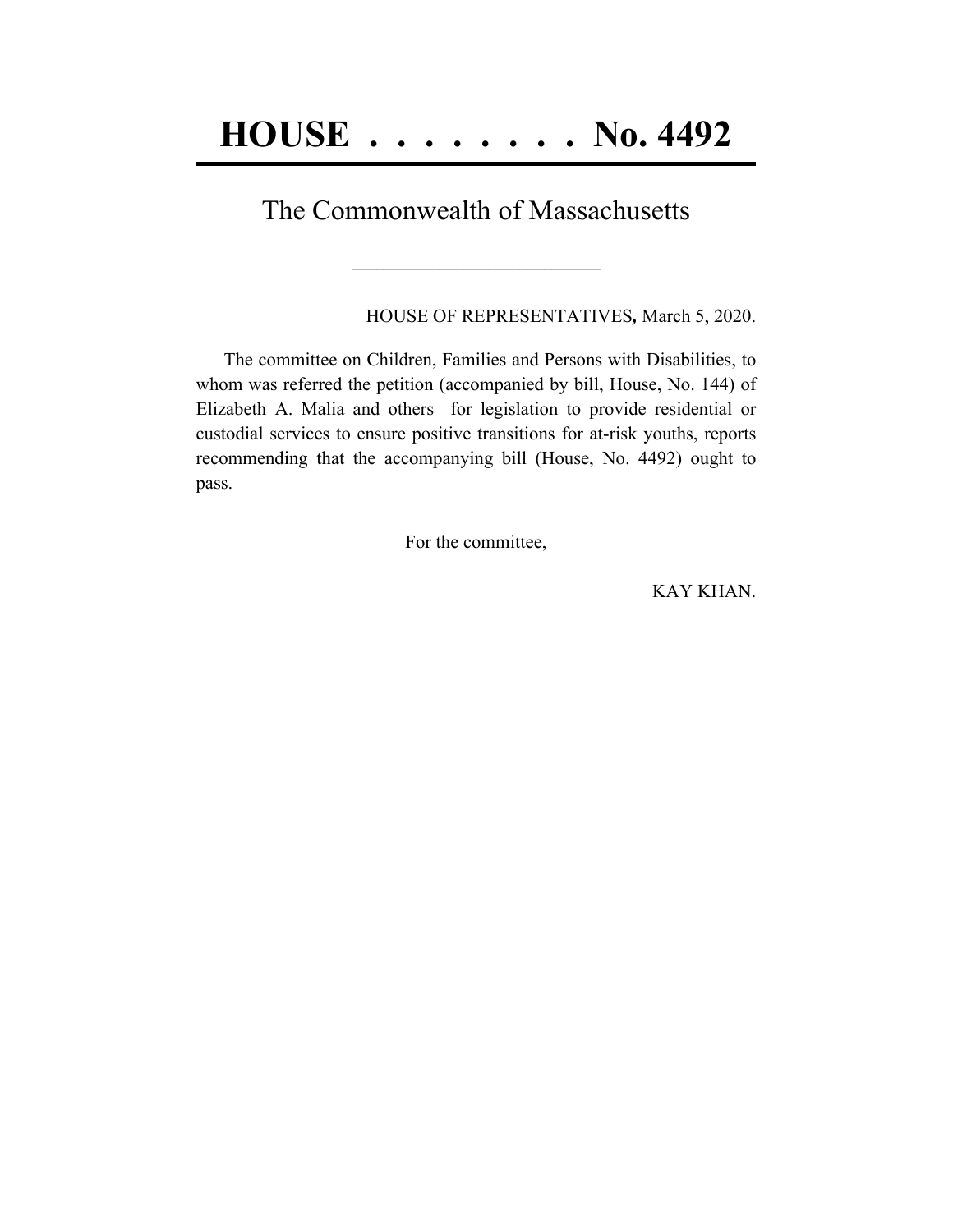## The Commonwealth of Massachusetts

**In the One Hundred and Ninety-First General Court (2019-2020) \_\_\_\_\_\_\_\_\_\_\_\_\_\_\_**

**\_\_\_\_\_\_\_\_\_\_\_\_\_\_\_**

An Act ensuring positive transition for at-risk youth.

Be it enacted by the Senate and House of Representatives in General Court assembled, and by the authority *of the same, as follows:*

| 1  | SECTION 1. Chapter 119 of the General Laws, as appearing in the 2018 Official Edition     |
|----|-------------------------------------------------------------------------------------------|
| 2  | is hereby amended by adding after section 89 the following section:-                      |
| 3  | Section 90. (a) As used in this section the following words shall, unless the context     |
| 4  | clearly requires otherwise, have the following meaning:                                   |
| 5  | "emerging adult", a person who is in the custody and care of the department of children   |
| 6  | and families, the department of mental health, or the department of youth services who is |
| 7  | between the ages of 14 and their 22nd birthday.                                           |
| 8  | "agency and office staff", individuals who work with emerging adults in the departments   |
| 9  | that provide transition plans.                                                            |
| 10 | "departments", the department of children and families, the department of mental health   |
| 11 | and the department of youth services.                                                     |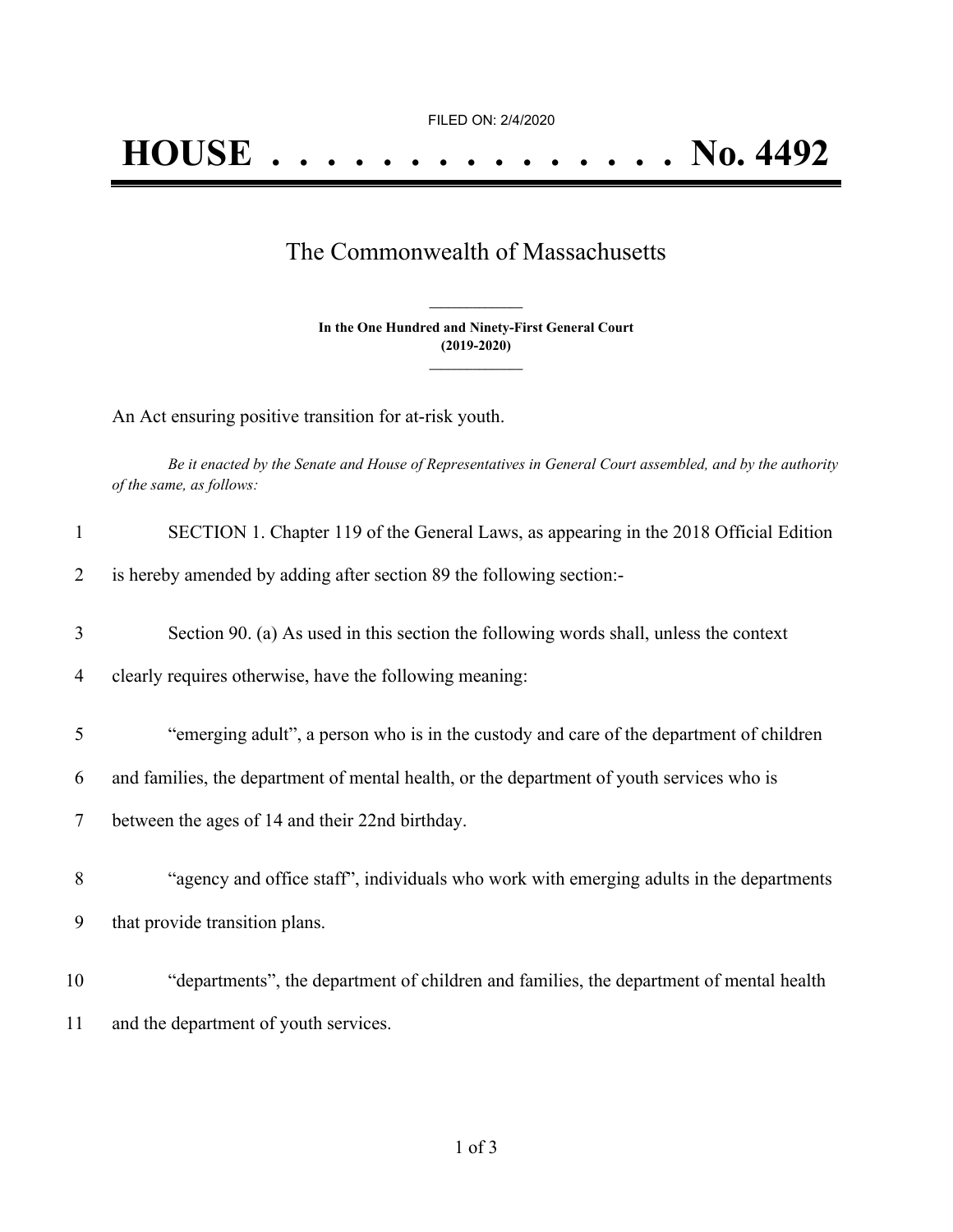(b) Notwithstanding any other general or special law to the contrary, any agency or office of the Commonwealth providing residential services or that has custody of a minor, including the department of children and families, the department of mental health, and the department of youth services, or an entity funded by the Commonwealth to provide the same, shall not discharge any minor in their care or custody or an emerging adult in their care or custody who was a minor at the time of their initial placement without a transition plan.

 (c) A transition plan shall comprehensively address discharge procedures in regard to the following, including but not limited to: housing, continuity of care, health insurance, employment, benefits, obtaining identification documents and community resources.

 The agency or office shall take all means necessary to ensure placement into appropriate housing upon discharge, and begin the process of transition planning no later than 14 years of age, as they become an emerging adult. Appropriate housing shall include but not be limited to single room occupancies (SROS), transitional housing, rest homes or nursing homes, as well as housing obtained through housing and rental voucher programs and the Family Unification program. Emergency shelters or a public or private place not designed for or ordinarily used as a regular sleeping accommodation for human beings shall not constitute appropriate housing.

 Transition planning shall take place in conjunction with the housing consumer education center in the region as defined by chapter 41 of the acts of 2019. Housing consumer education centers shall train agency and office staff to address the needs of emerging adults transitioning from state care and/or custody. The departments shall not finalize the discharge procedure for any minor or young person without confirming that the transition plan was reviewed by all entities mandated in regulations.

of 3